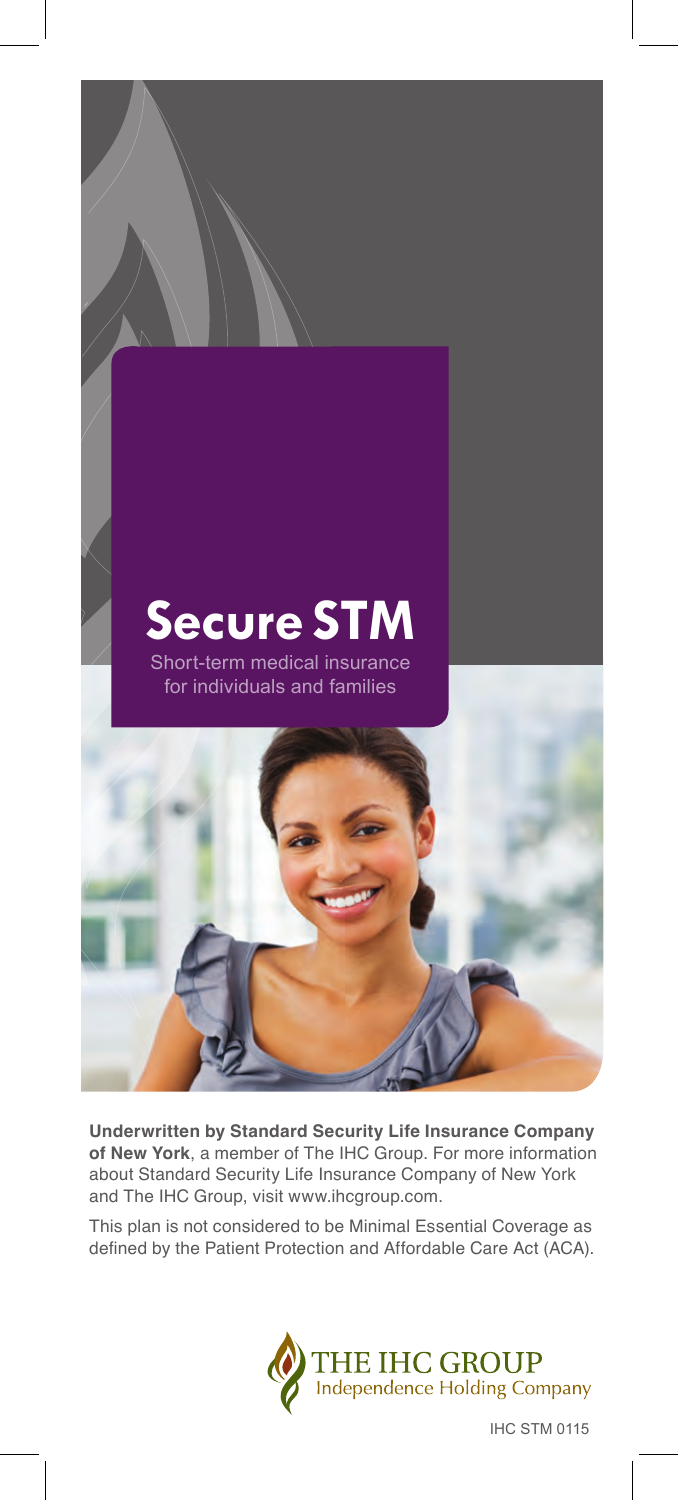

**STM short-term medical insurance plan helps protect you during the coverage gaps.** 

Secure STM offers several different benefit options that allow you to find the right answer for your specific coverage needs. Coverage is available in most states for 30-364 days.

Short-term medical insurance is not a substitute for a major medical plan that meets the minimum essential coverage levels as defined by the Patient Protection and Affordable Care Act, also known as ACA. It can, however, offer financial protection in the event of an unexpected injury or illness while you are waiting for coverage to begin under an ACA-qualified plan.

### **Missed open enrollment**

If you have missed the opportunity to secure coverage during the open enrollment period, you may be ineligible to buy a major medical policy until the next open enrollment period unless you have a qualifying event.

# **Newly hired**

Often, an employer-sponsored plan includes a waiting period before health insurance benefits begin.

### **Return from active military duty**

Many plans on the Health Insurance Exchange offer only one effective date, the first of the month. Depending on when you submit your application, you may have to wait up to 45 days for your coverage to begin.

### **Filling the gap**

Coverage can begin as early as the day following your online application, if approved, and last up to 364 days.

# *The maximum coverage period varies by state.*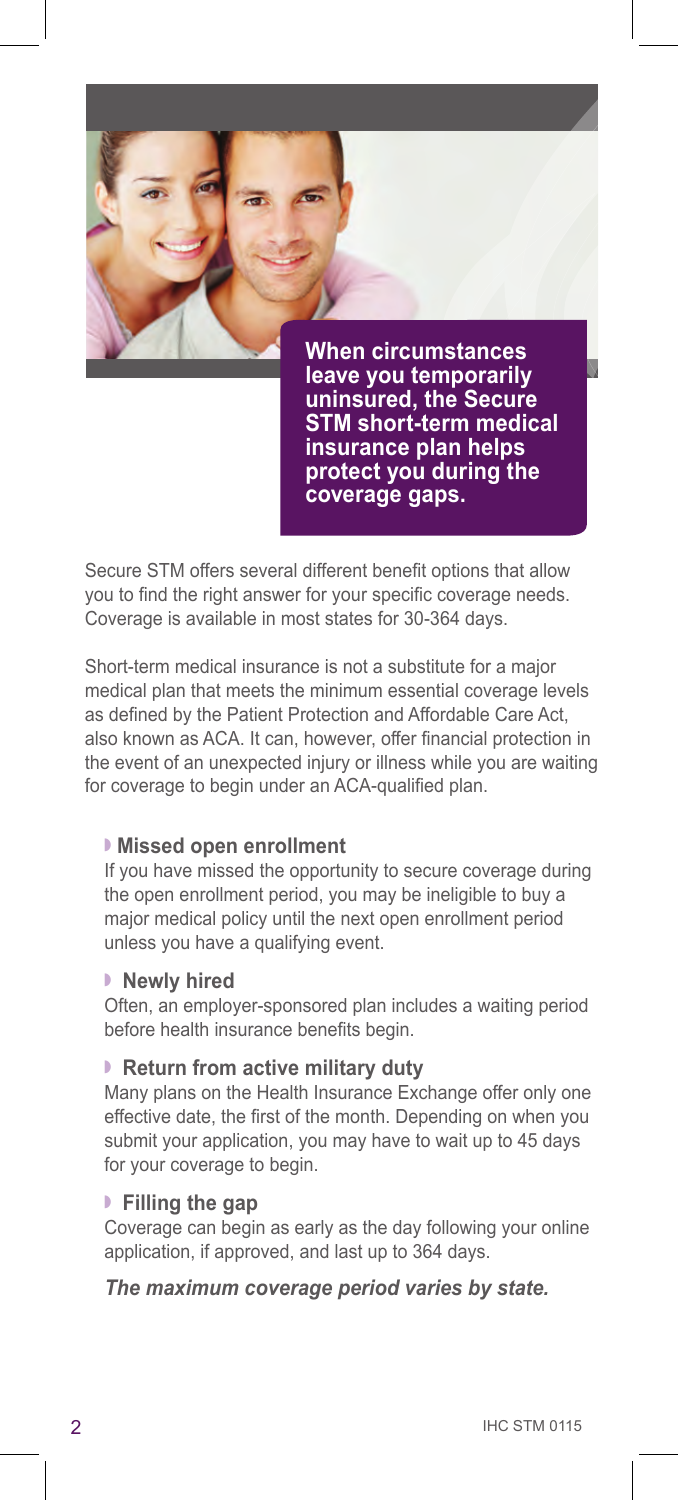# **Secure STM coverage options**

All benefits listed apply per covered person, per coverage period. Refer to the descriptions below the chart for additional benefit details.

| Office visit copay<br>The number of copays available is<br>determined by the selected plan<br>duration.<br>■ 1 copay for 30–90 days<br>of coverage<br>2 copays for 91–180 days<br>(6 months) of coverage<br>3 copays for 181-364 days<br>of coverage                                                                                                                                                                                            | \$50 copay per visit                                                                                                                                                                                                                                                              |
|-------------------------------------------------------------------------------------------------------------------------------------------------------------------------------------------------------------------------------------------------------------------------------------------------------------------------------------------------------------------------------------------------------------------------------------------------|-----------------------------------------------------------------------------------------------------------------------------------------------------------------------------------------------------------------------------------------------------------------------------------|
| Deductible<br>The selected deductible must be<br>paid by the covered person before<br>coinsurance benefits begin.                                                                                                                                                                                                                                                                                                                               | \$1,000<br>\$2,500<br>D<br>\$5,000                                                                                                                                                                                                                                                |
| Coinsurance percentage and<br>out-of-pocket<br>After the deductible has been met,<br>the Secure STM plan pays the<br>selected percentage of covered<br>charges. The covered person<br>is responsible for the remaining<br>percentage of covered charges<br>until the selected out-of-pocket<br>amount has been reached.<br>The out-of-pocket amount is<br>specific to charges applied to<br>coinsurance; it does not include<br>the deductible. | 80% coinsurance<br>Out-of-pocket:<br>$\blacktriangleright$ \$2,000<br>\$3,000<br>$\blacktriangleright$ \$4,000<br>70% coinsurance<br>Out-of-pocket:<br>\$3,000<br>\$4,500<br>\$6,000<br>50% coinsurance<br>Out-of-pocket:<br>\$5,000<br>$\blacktriangleright$ \$7,500<br>\$10,000 |
| Maximum benefit                                                                                                                                                                                                                                                                                                                                                                                                                                 | \$2 million                                                                                                                                                                                                                                                                       |

# Office visit copay

The \$50 copay applies to the physician's consultation charge. After the copay, the plan pays 100 percent of the consultation charge balance. Other covered services performed during the office visit are subject to deductible and coinsurance. Office visits above the allotted number based on coverage duration are subject to deductible and coinsurance.

### Family deductible

When three covered persons in a family each satisfy their deductible, the deductibles for any remaining covered family members are deemed satisfied for the remainder of the coverage period.

# Coinsurance percentage and out-of-pocket

Once the deductible and coinsurance out-of-pocket amounts have been paid, additional covered charges within the coverage period are paid at 100 percent, up to the maximum benefit. The coinsurance out-of-pocket does not include any precertification penalty amounts or expenses not covered by the plan. Benefit-specific maximums may apply.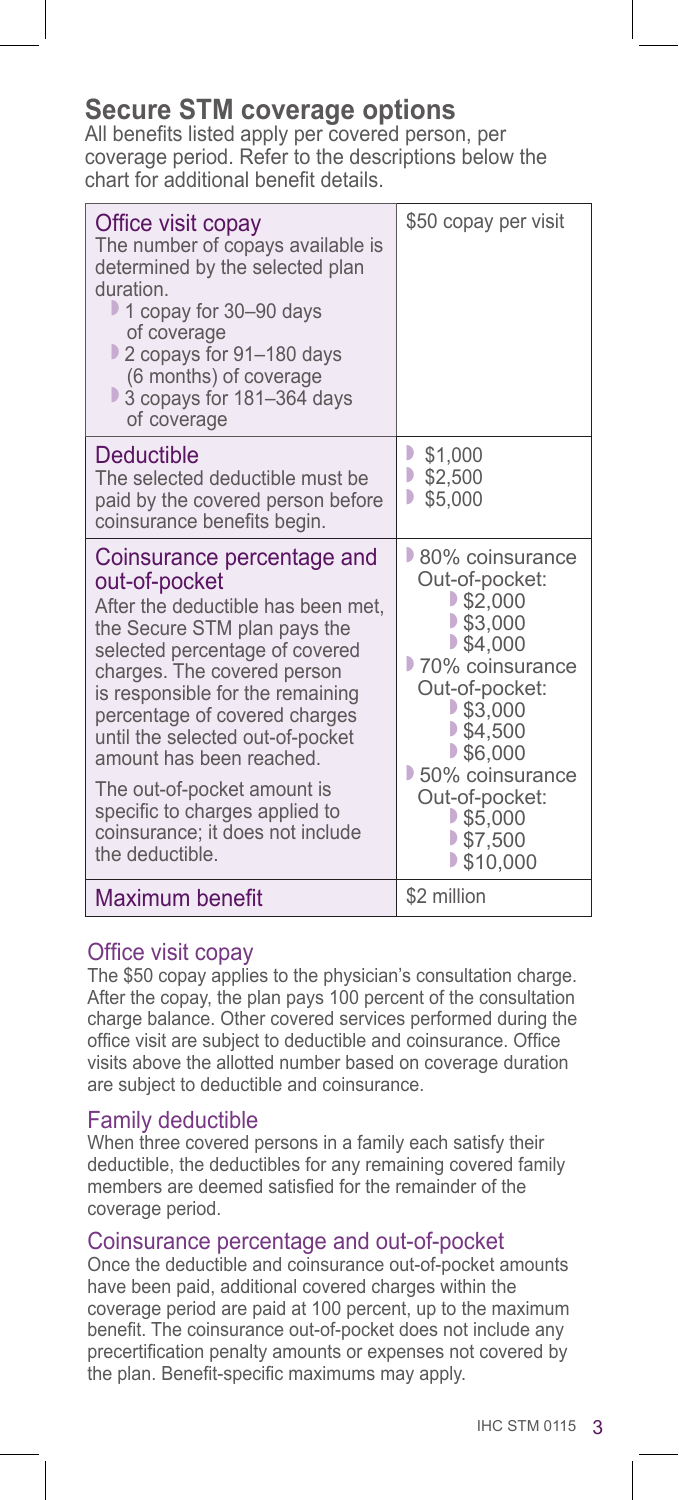# Payments to suit your situation

Secure STM offers two options for premium payment: monthly or single. Payments may be made using check, money order, credit card or automatic bank withdrawal. Monthly payment is available for up to 364 days.

If you know exactly how many days you need coverage, you can pay the entire premium up front at a reduced rate. Single payments can be made for a minimum of 30 days to a maximum of 180 days.

### Utilize a network provider and save

With a Secure STM plan, you have access to discounted medical services through two national preferred provider organizations (PPOs). These network providers have agreed to negotiated prices for their services and supplies. While you have the flexibility to choose any health care provider, the discounts available through network providers for covered services may help to lower your out-of-pocket costs.

### MultiPlan—www.multiplan.com

One of the nation's largest networks, MultiPlan has more than 650,000 providers in 50 states, including physicians, and inpatient and outpatient facilities.

### ACS—www.anci-care.com

A comprehensive network of 38,000 ancillary service providers, ACS represents providers of outpatient services, including lab and diagnostic testing, but it does not include physicians.

To search for a network healthcare provider or facility, please visit the websites listed above. At the time of service, simply present your identification card, which will include the network information needed for the provider to correctly process covered charges.

*MultiPlan and ACS are not affiliated with Standard Security Life Insurance Company of New York, nor are they part of this insurance plan.*

# **Covered expenses1**

All benefits are subject to the selected plan deductible and coinsurance. Covered expenses are limited by the Usual, Reasonable and Customary Charge as well as any benefitspecific maximum. If a benefit-specific maximum does not apply to the covered expense, benefits are limited by the coverage period maximum.

Covered expenses include treatment, services and supplies for:

- $\blacktriangleright$  Physician services during an office visit
- **Emergency room, outpatient facility or** ambulatory surgical center charges
- $\blacktriangleright$  Surgeon services in the hospital or ambulatory surgical center
- $\blacktriangleright$  Services when a doctor administers anesthetics up to 20 percent of the primary surgeon's covered charges

1 *Benefits may vary by state*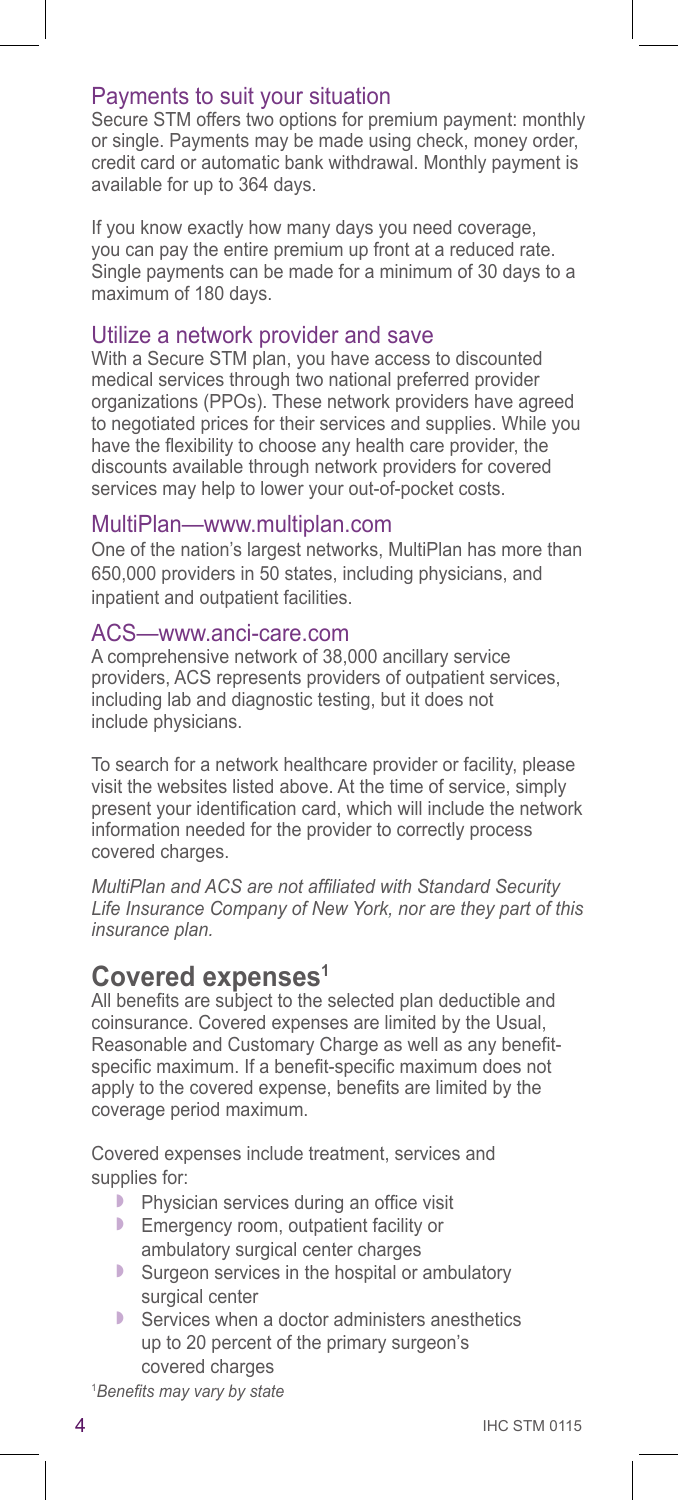- **B** Assistant surgeon and surgeon's assistant services up to 20 percent of the primary surgeon's covered charges
- Ground ambulance services up to \$500 per occurrence
- Air ambulance services up to \$1,000 per occurrence
- $\triangleright$  Organ, tissue, or bone marrow transplants up to a \$150,000 coverage period maximum
- **Acquired Immune Deficiency Syndrome (AIDS) up** to a \$10,000 coverage period maximum<sup>2</sup><br>Blood or blood plasma and their administ
- Blood or blood plasma and their administration, if not replaced
- **Mammography, Pap smear and prostate antigen** test (covered at specific age intervals; not subject to deductible)
- $\blacktriangleright$  X-ray exams, laboratory tests and analysis
- **D** Oxygen, casts, non-dental splints, crutches, non-orthodontic braces, radiation and chemotherapy services and equipment rental

# Inpatient covered expenses

- Room and board, doctor visits and general nursing care up to the most common average semi-private room rate
- $\blacksquare$  Intensive care or specialized care unit up to three times the average semi-private room rate
- Prescription drugs administered while hospital confined

# Pre-existing condition limitation

Secure STM will not provide benefits for any loss caused by or resulting from a pre-existing condition. A pre-existing condition is any medical condition or sickness for which medical advice, care, diagnosis, treatment, consultation or medication was recommended or received from a doctor within five years immediately preceding the covered person's effective date of coverage; or symptoms within the five years immediately prior to the coverage that would cause a reasonable person to seek diagnosis, care or treatment.

# Usual, Reasonable and Customary Charge

The Usual, Reasonable and Customary Charge for medical services or supplies is the lesser of: a) the amount usually charged by the provider for the service or supply given; or b) the average charged for the service or supply in the locality in which it is received.

With respect to the treatment of medical services, usual, reasonable and customary means treatment that is reasonable in relationship to the service or supply given and the severity of the condition. In reaching a determination as to what amount should be considered as usual, reasonable and customary, we may use and subscribe to a standard industry reference source that collects data and makes it available to its member companies.

*2 The AIDS maximum of \$10,000 per coverage period does not apply to policies/certificates issued to residents of AZ, CA, DC, ID, MD, ME, MO, or NC. The maximum benefit in KS is \$75,000 per coverage period.*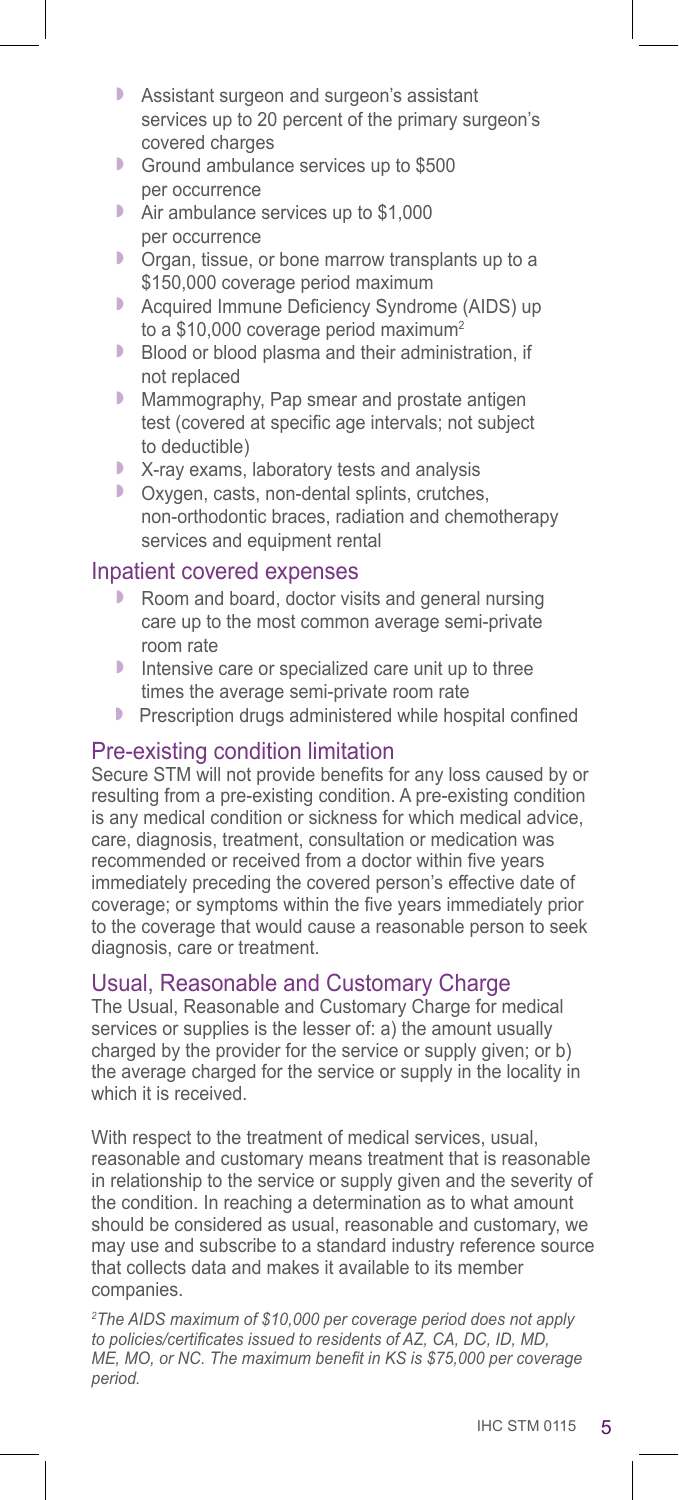# **Eligibility**

Secure STM is available to all members of Communicating for America, Inc. (CA) who are between the ages of 18 to 64, their spouse, and dependent children up to age 26.3 Each applicant must be able to qualify based on the plan's application questions and underwriting guidelines. Child-only coverage is available for children ages 2, up to age 18.

# Effective date

Upon approval, coverage can begin as early as the day following your online application submission or the postmark date stamped on your envelope. You may request a later effective date up to 60 days after the application date. All coverage is subject to approval and payment of the first premium.

# Right to return period

If you are not completely satisfied with this coverage and have not filed a claim, you may return the Certificate of Insurance within 10 days and receive a premium refund.

### Precertification

You must notify the professional review organization 10 days prior to an elective or nonemergency hospital admission or surgery and 48 hours following an emergency admission to the hospital, or as soon as reasonably possible. Failure to precertify will result in a benefit reduction of 50 percent. Precertification is not a guarantee of benefits.

# Coverage length

Secure STM is specifically designed to fill a temporary insurance need. Coverage stops at the end of the period for which you apply. Monthly payment is available for up to 364 days of coverage and single payments can be made for a minimum of 30 days to a maximum of 180 days.

# Continuing coverage

Although STM is not renewable, if your need for temporary health insurance continues, most states allow you to apply for a new Secure STM plan. Your application is subject to eligibility, underwriting requirements and state availability of the coverage. The next coverage period is not a continuation of the previous period; it is a new plan with a new deductible, coinsurance, and pre-existing condition limitation.

### Coverage termination

Coverage ends on the earliest of the date: the premium is not paid when due; you cease to be a member of the association<sup>4</sup>; the group master policy terminates; you enter full-time active duty in the armed forces; or Standard Security Life Insurance Company of New York determines intentional fraud or material misrepresentation has been made in filing a claim for benefits. A dependent's coverage ends on the earliest of the date: your coverage terminates; the dependent becomes eligible for Medicare; or the dependent ceases to be eligible.

*3 CA membership requirement varies by state.*

*<sup>4</sup> Applies only to states where association membership is required.*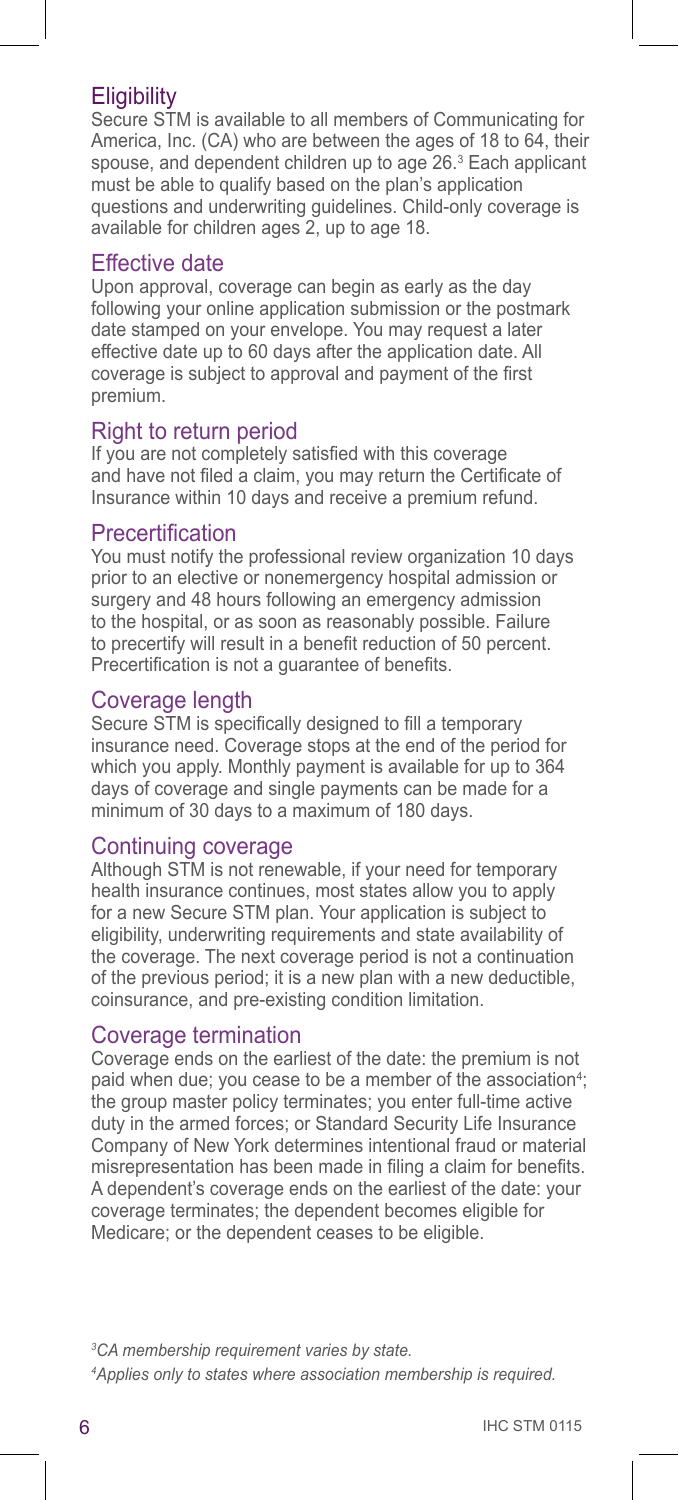# **Exclusions**

The following is a partial list of services or charges not covered by Secure STM:<sup>5</sup>

- Any services that are not medically necessary, as defined in the policy
- Eye exams, eyeglasses, hearing aids
- Dental or orthodontic services and any treatment for jaw joint problems
- Outpatient prescription or medications
- Conditions resulting from an act of war
- Pregnancy or childbirth, except for complications of pregnancy; newborn treatment prior to discharge from the hospital, unless the charges are medically necessary to treat premature birth, congenital injury or sickness, or sickness or injury sustained during or after the birth; any infertility or sterilization treatments
- Spinal manipulation or adjustment
- Services or supplies provided by your immediate family
- Medical care received outside of the United States
- Charges eligible for payment by Medicare and any expenses paid or payable under workers' compensation
- Cosmetic surgery, treatment for acne, hair loss or varicose veins
- Physical exams and other services not needed for medical treatment, except as specifically covered
- Experimental or investigational services
- Learning disabilities, attention deficit disorder, hyperactivity or autism
- Mental illness or nervous disorders, suicide or attempted suicide
- Alcohol or drug dependency and disorders
- Obesity treatment or weight reduction, including all forms of surgery
- Sleep disorders
- Participation in school or organized competitive sports or any high-risk sport, including riding an all-terrain vehicle, snowmobile or go-cart

*5 Limitations and exclusions may vary by state. Please see the Policy/ Certificate of Insurance for detailed information about these and other plan limitations and exclusions.*